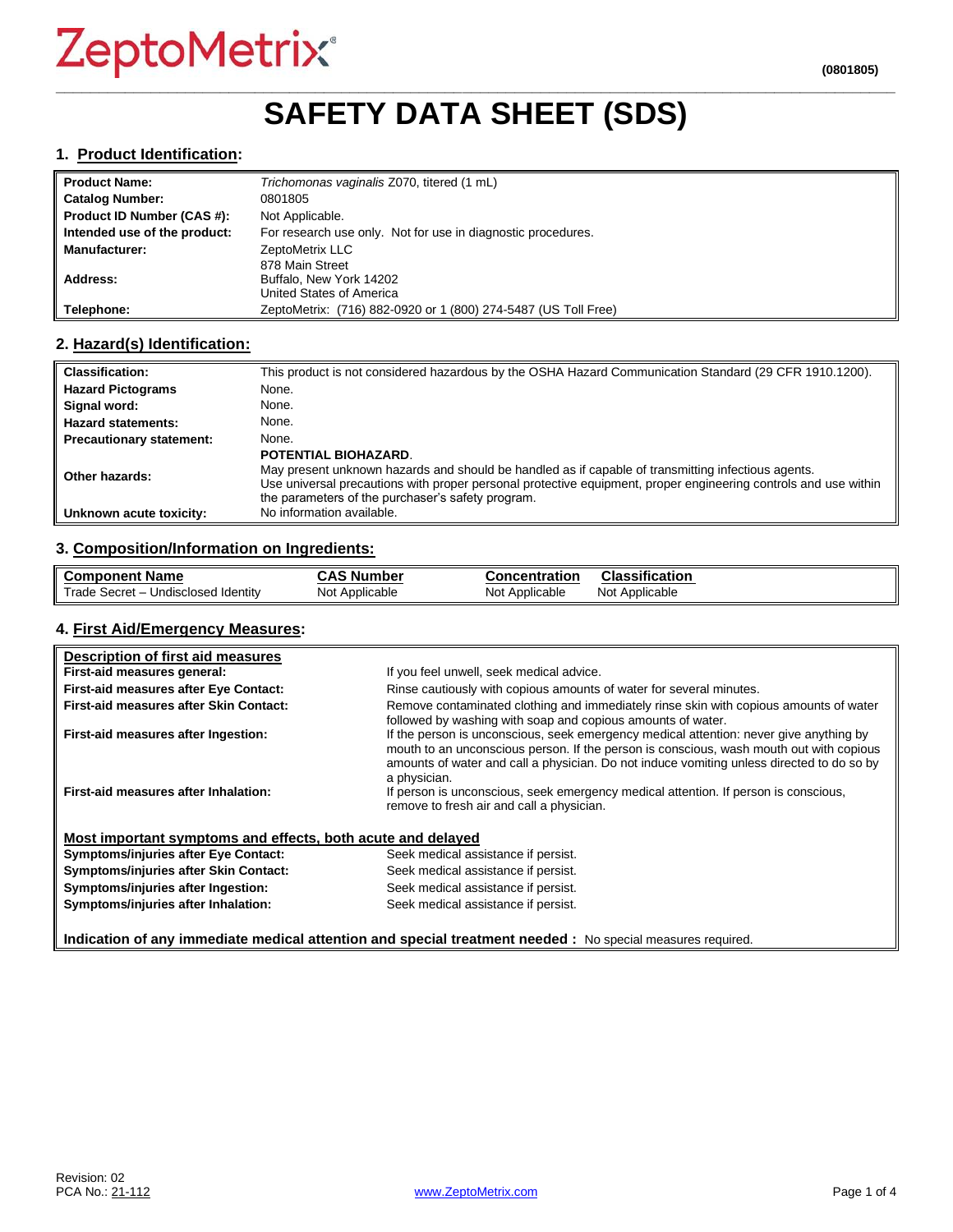### **5. Fire and Explosion Measures:**

| <b>Extinguishing Media</b><br>Suitable extinguishing media:                                            | Use an extinguishing agent suitable for the surrounding area.                                                                                                                        |  |  |
|--------------------------------------------------------------------------------------------------------|--------------------------------------------------------------------------------------------------------------------------------------------------------------------------------------|--|--|
| Unsuitable extinguishing media:                                                                        | Use an extinguishing agent suitable for the surrounding area.                                                                                                                        |  |  |
| Special hazards arising from the substance or mixture                                                  |                                                                                                                                                                                      |  |  |
| Fire hazard:                                                                                           | No known hazards.                                                                                                                                                                    |  |  |
| <b>Explosion hazard:</b>                                                                               | No known hazards.                                                                                                                                                                    |  |  |
| <b>Reactivity:</b>                                                                                     | No known hazards.                                                                                                                                                                    |  |  |
| <b>Advice for firefighters</b><br><b>Firefighting instructions:</b><br>Protection during firefighting: | Exercise caution when fighting a fire.<br>Firefighters should wear protective gear. Do not enter fire area without proper protective<br>equipment, including respiratory protection. |  |  |

**\_\_\_\_\_\_\_\_\_\_\_\_\_\_\_\_\_\_\_\_\_\_\_\_\_\_\_\_\_\_\_\_\_\_\_\_\_\_\_\_\_\_\_\_\_\_\_\_\_\_\_\_\_\_\_\_\_\_\_\_\_\_\_\_\_\_\_\_\_\_\_\_\_\_\_\_\_\_\_\_\_\_\_\_\_\_\_\_\_\_\_\_\_\_\_\_\_**

#### **6. Accidental Release Measures:**

| Personal precautions, protective equipment and emergency procedures |                                                                                  |  |  |
|---------------------------------------------------------------------|----------------------------------------------------------------------------------|--|--|
| <b>General measures:</b>                                            | Use appropriate personal protective equipment (PPE) and appropriate laboratory   |  |  |
|                                                                     | procedures.                                                                      |  |  |
| For non-emergency personnel                                         |                                                                                  |  |  |
| <b>Protective equipment:</b>                                        | Use appropriate personal protective equipment (PPE).                             |  |  |
| <b>Emergency procedures:</b>                                        | Use appropriate emergency laboratory procedures.                                 |  |  |
|                                                                     |                                                                                  |  |  |
| For emergency responders                                            |                                                                                  |  |  |
| <b>Protective equipment:</b>                                        | Use appropriate personal protective equipment (PPE).                             |  |  |
| <b>Emergency procedures:</b>                                        | Use appropriate emergency procedures.                                            |  |  |
| Methods and material for containment and cleaning up                |                                                                                  |  |  |
| For containment:                                                    | Contain material in accordance to State and Federal regulations.                 |  |  |
| Methods for cleaning up:                                            | Follow and dispose of material in accordance to State and Federal waste disposal |  |  |
|                                                                     | regulations.                                                                     |  |  |

#### **7. Handling and Storage:**

| Precautions for safe handling: | Handle in accordance with all <b>Biosafety Level 2</b> procedures. Please reference the 5 <sup>th</sup><br>edition of Biosafety in Microbiological and Biomedical Laboratories (BMBL) for a detailed<br>discussion on biological safety<br>(http://www.cdc.gov/biosafety/publications/bmbl5/index.htm). |
|--------------------------------|---------------------------------------------------------------------------------------------------------------------------------------------------------------------------------------------------------------------------------------------------------------------------------------------------------|
| <b>Storage conditions:</b>     | Keep container closed when not in use. Do not store in a frost-free freezer.                                                                                                                                                                                                                            |
| Incompatible products:         | No Data Available.                                                                                                                                                                                                                                                                                      |
| Incompatible materials:        | No Data Available.                                                                                                                                                                                                                                                                                      |
| Storage:                       | Recommended storage temperature -65°C.                                                                                                                                                                                                                                                                  |

#### **8. Exposure Controls and Personal Protection:**

| Appropriate engineering controls:     | Use universal precautions. Product may present unknown biohazard.                        |
|---------------------------------------|------------------------------------------------------------------------------------------|
| <b>Personal Protective Equipment:</b> | Use laboratory coat, protective gloves, safety glasses and suitable protective clothing. |
| Pictograms:                           |                                                                                          |
| <b>Eye/Face protection:</b>           | Wear in accordance with good laboratory practices and safety procedures.                 |
| Skin and body protection:             | Wear in accordance with good laboratory practices and safety procedures.                 |
| <b>Respiratory protection:</b>        | Wear in accordance with good laboratory practices and safety procedures.                 |
| Hand protection:                      | Wear in accordance with good laboratory practices and safety procedures.                 |
| <b>Mechanical protection:</b>         | Wear in accordance with good laboratory practices and safety procedures.                 |
| Special work practices:               | Follow purchaser's safety program.                                                       |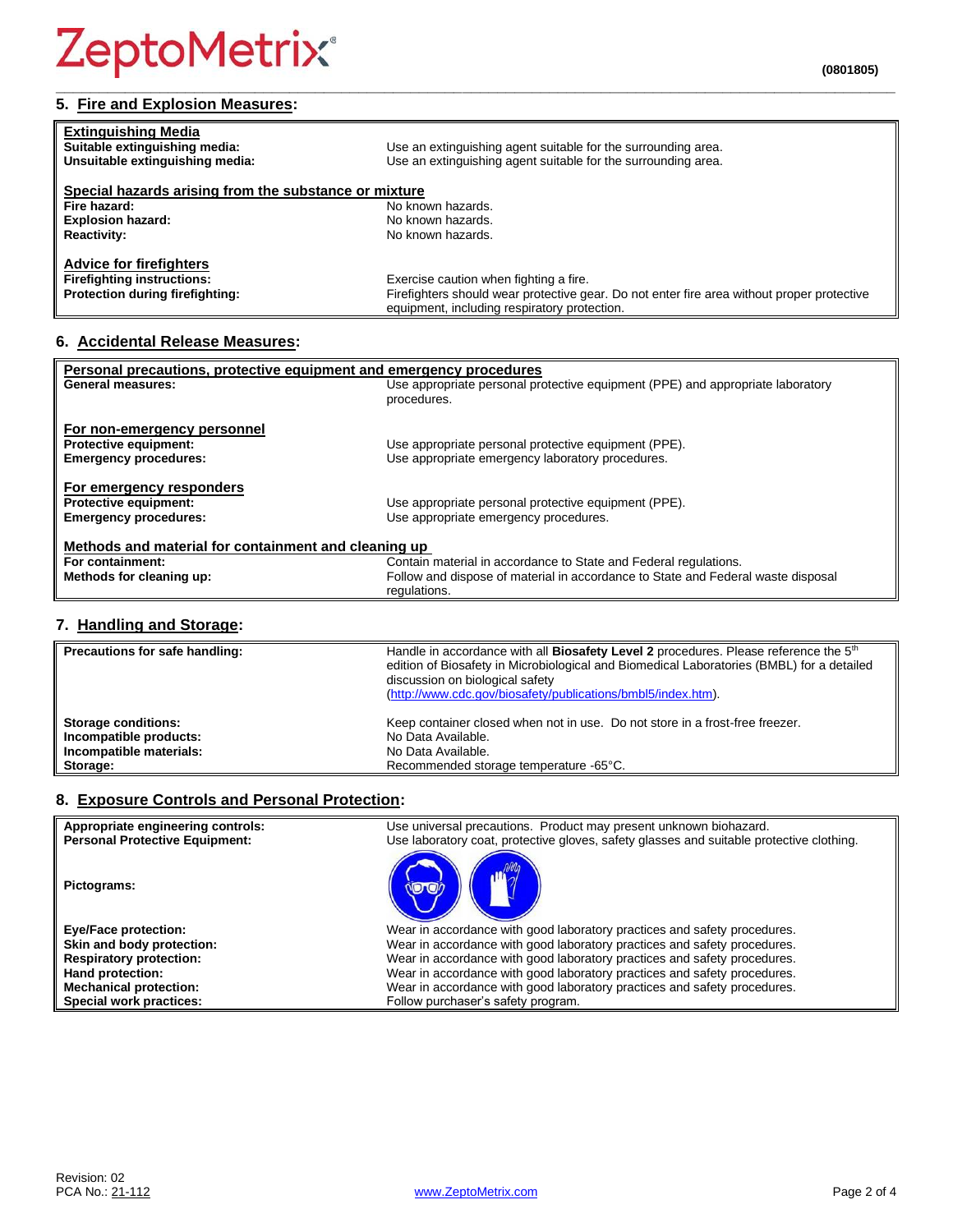## ZeptoMetrix®

#### **9. Physical and Chemical Properties:**

| 9. Ph     | - --- - | ___________<br>_________________ |
|-----------|---------|----------------------------------|
| $- \cdot$ | .       |                                  |

| <b>Physical State:</b>                        | Liquid at room temperature.        |
|-----------------------------------------------|------------------------------------|
| Appearance/color:                             | Cloudy to clear                    |
| Odor:                                         | No Data Available.                 |
| Odor threshold:                               | No Data Available.                 |
| pH:                                           | No Data Available.                 |
| Melting point/freezing point:                 | No Data Available.                 |
| <b>Boiling point:</b>                         | No Data Available.                 |
| Flash point:                                  | No Data Available.                 |
| <b>Evaporation rate:</b>                      | No Data Available.                 |
| Flammability:                                 | No Data Available.                 |
| Upper/lower flammability or explosive limits: | No Data Available.                 |
| Vapor pressure:                               | No Data Available.                 |
| Vapor density:                                | No Data Available.                 |
| <b>Relative density:</b>                      | No Data Available.                 |
| Solubility(ies):                              | No Data Available.                 |
| <b>Partition coefficient:</b>                 | No Data Available.                 |
| Auto-ignition temperature:                    | No Data Available.                 |
| <b>Decomposition temperature:</b>             | No Data Available.                 |
| Viscosity:                                    | No Data Available.                 |
| <b>Other information:</b>                     | May settle. Mix gently before use. |

#### **10. Stability and Reactivity:**

| <b>Reactivity:</b>                  | No Data Available.                                                                  |
|-------------------------------------|-------------------------------------------------------------------------------------|
| <b>Chemical stability:</b>          | The product is stable.                                                              |
| Possibility of hazardous reactions: | Under normal conditions of storage and use, hazardous reactions will not occur.     |
| <b>Conditions to avoid:</b>         | No Data Available.                                                                  |
| Incompatible materials:             | No Data Available.                                                                  |
| Hazardous decomposition products:   | Under normal conditions of storage and use, hazardous decomposition products should |
|                                     | not be produced.                                                                    |

#### **11. Toxicological Information:**

| Skin corrosion/irritation:                          | No Data Available. |
|-----------------------------------------------------|--------------------|
| Eye damage/irritation:                              | No Data Available. |
| <b>Respiratory damage/irritation:</b>               | No Data Available. |
| Ingestion damage/irritation:                        | No Data Available. |
| Specific target organ toxicity (single exposure):   | No Data Available. |
| Specific target organ toxicity (repeated exposure): | No Data Available. |
| <b>Numerical measure of toxicity:</b>               | No Data Available. |
| Symptoms/injuries after skin contact:               | No Data Available. |
| Symptoms/injuries after eye contact:                | No Data Available. |
| Symptoms/injuries after inhalation:                 | No Data Available. |
| Symptoms/injuries after ingestion:                  | No Data Available. |

#### **12. Ecological Information:**

| Ecotoxicity:                   | No Data Available. |
|--------------------------------|--------------------|
| Persistence and degradability: | No Data Available. |
| Bioaccumulative potential:     | No Data Available. |
| <b>Mobility in soil:</b>       | No Data Available. |
| Other adverse effects:         | No Data Available. |

#### **13. Disposal Information:**

| <b>Wast</b><br>овз<br>nл<br>n<br>nn<br>.ste | State and<br>. local ר<br>waste<br>≅lations.<br>, disposa<br>-ederal<br>Dispose<br>-----<br>$+ \sim$<br>dance<br>iai ir<br>тпанег<br>dС<br>aur-<br>$\cdots$<br>⊸ แ∟<br>$\mathbf{u}$ |
|---------------------------------------------|-------------------------------------------------------------------------------------------------------------------------------------------------------------------------------------|

#### **14. Transport Information:**

| UN number                                                            | <b>UN3373</b>                             |
|----------------------------------------------------------------------|-------------------------------------------|
| UN proper shipping name                                              | Biological Substance, Category B.         |
| <b>Hazard Class</b>                                                  | 6.2                                       |
| Packing group                                                        | None.                                     |
| <b>Environmental hazards</b>                                         | No data available.                        |
| <b>Transport in bulk</b><br>(According to MARPOL 73/78 and IBC Code) | Packing Instruction: P650                 |
| <b>Special precautions</b>                                           | May require Biosafety Level 2 Laboratory. |